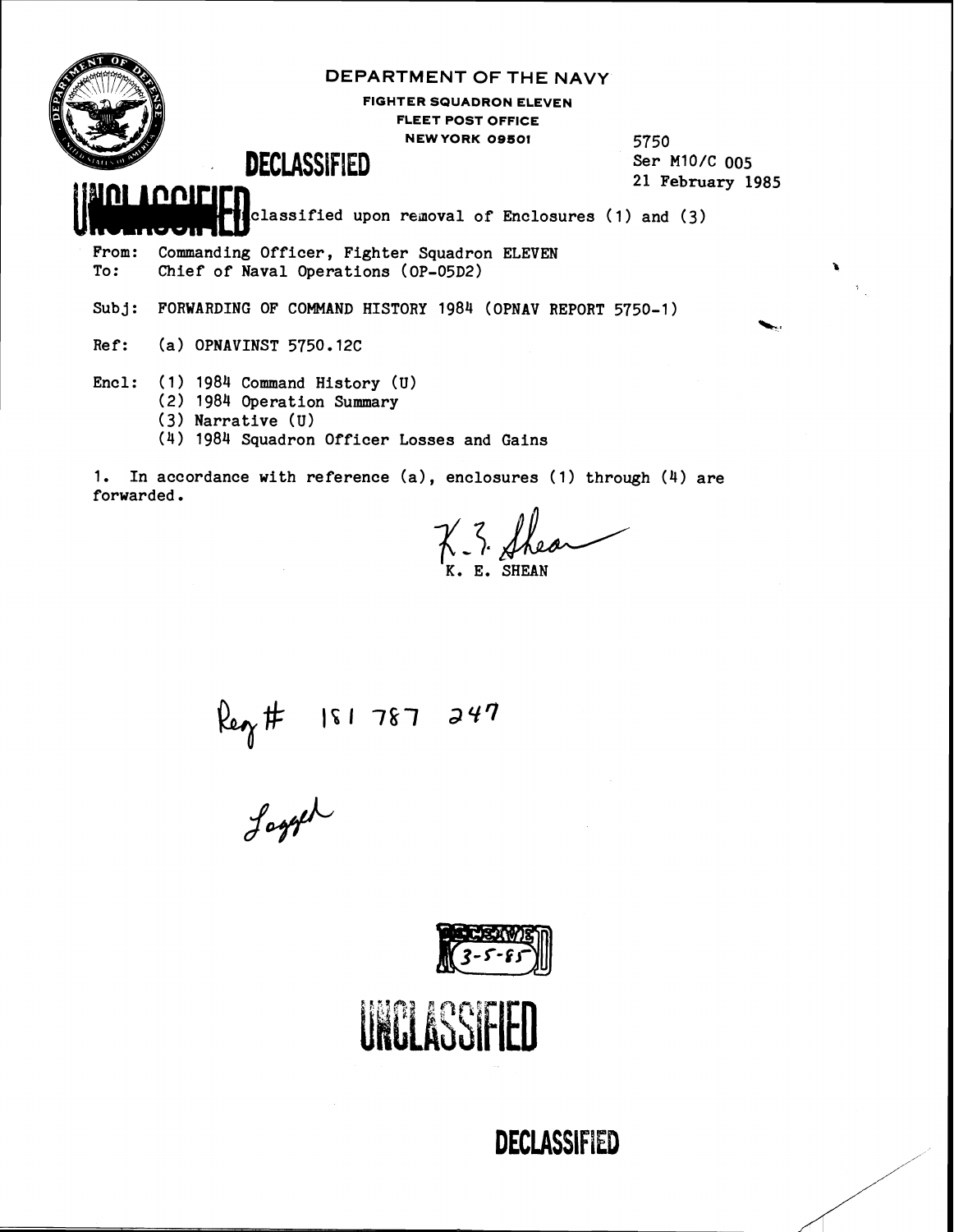

 $\ddot{\phantom{a}}$ 

1984 COMMAND HISTORY (U)

1. (C) Schedule of Events

| $01 - 22$ JAN | Bagel Station - Off coast of Beirut, Lebanon               |                     |
|---------------|------------------------------------------------------------|---------------------|
| 23-25 JAN     | Transit to Naples, Italy                                   |                     |
| $26 - 31$ JAN | Inport Naples, Italy                                       |                     |
| 01-21 FEB     | Bagel Station Operations                                   |                     |
| $22-24$ FEB   | NAMFI Range, Crete                                         |                     |
| 23 FEB        | Misslex: One AIM-9H                                        |                     |
| 25-28 FEB     | Eastern Med Operations                                     |                     |
| <b>28 FEB</b> | <b>SINKEX</b>                                              |                     |
| 01-21 MAR     | Bagel Station                                              |                     |
| 22 MAR-09 APR | Eagle Look                                                 |                     |
| $10-14$ APR   | Transit to Naples, Italy                                   |                     |
| 15-18 APR     | Inport Naples, Italy                                       |                     |
| 19-21 APR     | Med Transit                                                |                     |
| 21 APR        | Rota, Spain (No liberty)                                   |                     |
| 22 APR-02 MAY | Transit to Norfolk                                         |                     |
| 30 APR        | Fly Off                                                    |                     |
| 03-30 MAY     | Stand Down NAS Oceana                                      |                     |
| 31 MAY-08 JUN | Boston, MA Detachment                                      |                     |
| 09-30 JUN     | Aircrew Training, NAS Oceana                               |                     |
| 29 JUN        | Change of Command (CDR K.E. Shean relieves CDR J.W. Combs) |                     |
| 01-08 JUL     | FCLP at NALF Fentress                                      |                     |
| 09 JUL        | Fly On                                                     |                     |
| 10-24 JUL     | Caribbean Operations                                       | <b>DECLASSIFIED</b> |

Classified by: OPNAVINST 5750.12C Declassified on: 28 FEB 87

Encl (1) CONFIDENTIAL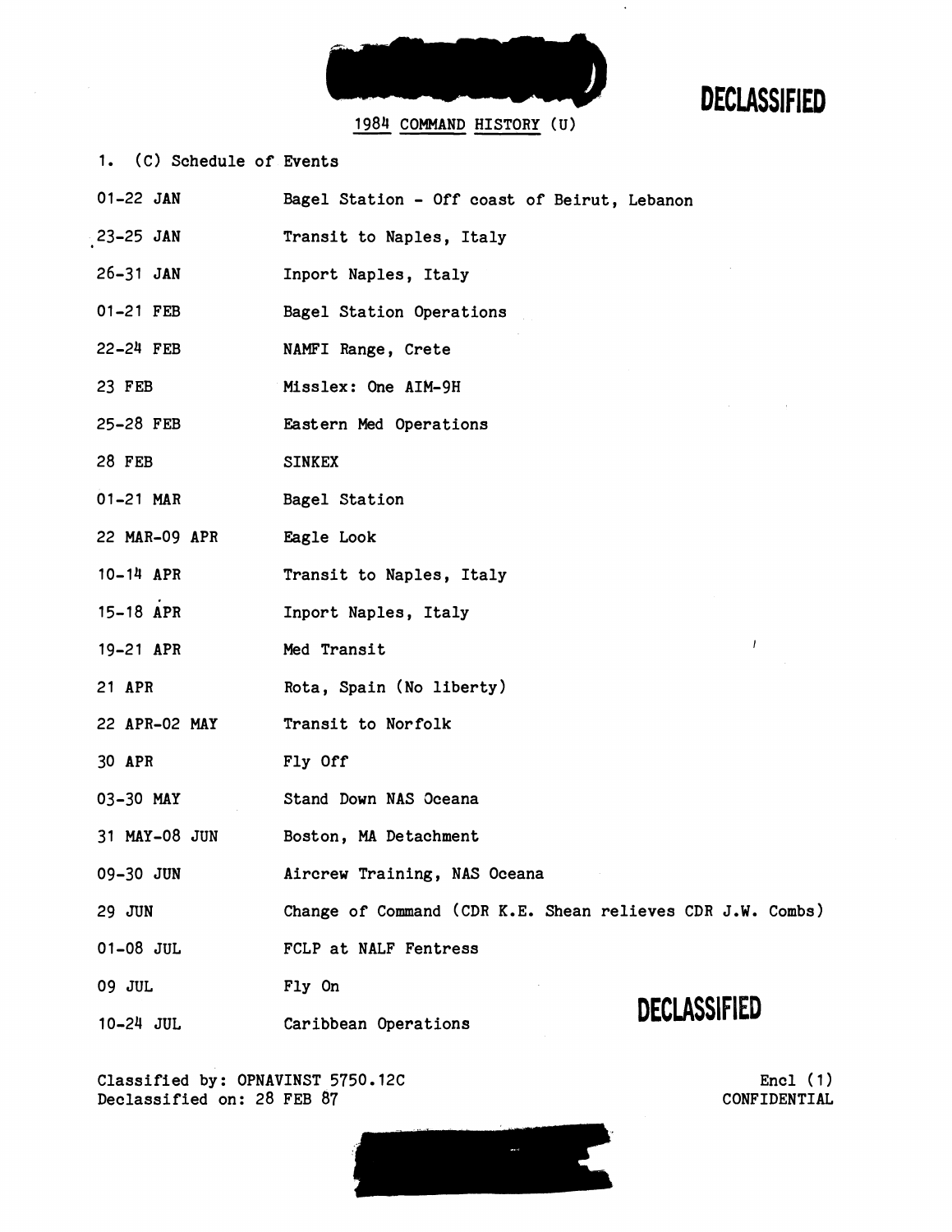

- 25-27 JUL Inport Cartagena, Colombia
- 28-31 JUL Transit to Norfolk
- 30 JUL Fly Off
- 01-05 AUG Stand Down NAS Oceana
- 06-07 AUG Aircrew Training, NAS Oceana
- 08 AUG Missilex, VACAPES: Three AIM-7E-4 and three AIM-9H
- 09-14 AUG Aircrew Training, NAS Oceana
- 15-20 AUG Sopwith Camel, NAS Cecil Field
- 21-26 AUG Aircrew Training, NAS Oceana
- 27 AUG-7 SEP Yorktown Shock Test
- 03-13 SEP CNO Project 547, NAS Cecil Field
- 09-15 SEP Constant Peg
- 11 SEP-19 OCT Topgun
- 25 SEP No Notice Missilex, VACAPES: One AIM-7E-4 and one AIM-9H

 $\overline{c}$ 

- 26 SEP-05 OCT Aircrew Training, NAS Oceana
- 06-12 OCT CNO Project 547, NS Roosevelt Roads
- 09-12 OCT F-16 DACT Detachment
- 12-18 OCT Aircrew Training, NAS Oceana
- 19 OCT-09 NOV FFARP
- 10-16 NOV Comtuex 1-85, NS Roosevelt Roads
- 12 NOV Missilex, AFWTF: Two AIM-7E-4 and two AIM-9H
- 16-18 NOV ACM Detachment, NAS Dallas
- 19 NOV-25 NOV Aircrew Training, NAS Oceana
- 26-27 NOV CNO Project 124, NAS Pensacola
- 28 NOV-07 DEC Aircrew Training, NAS Oceana

**DECLASSIFIED**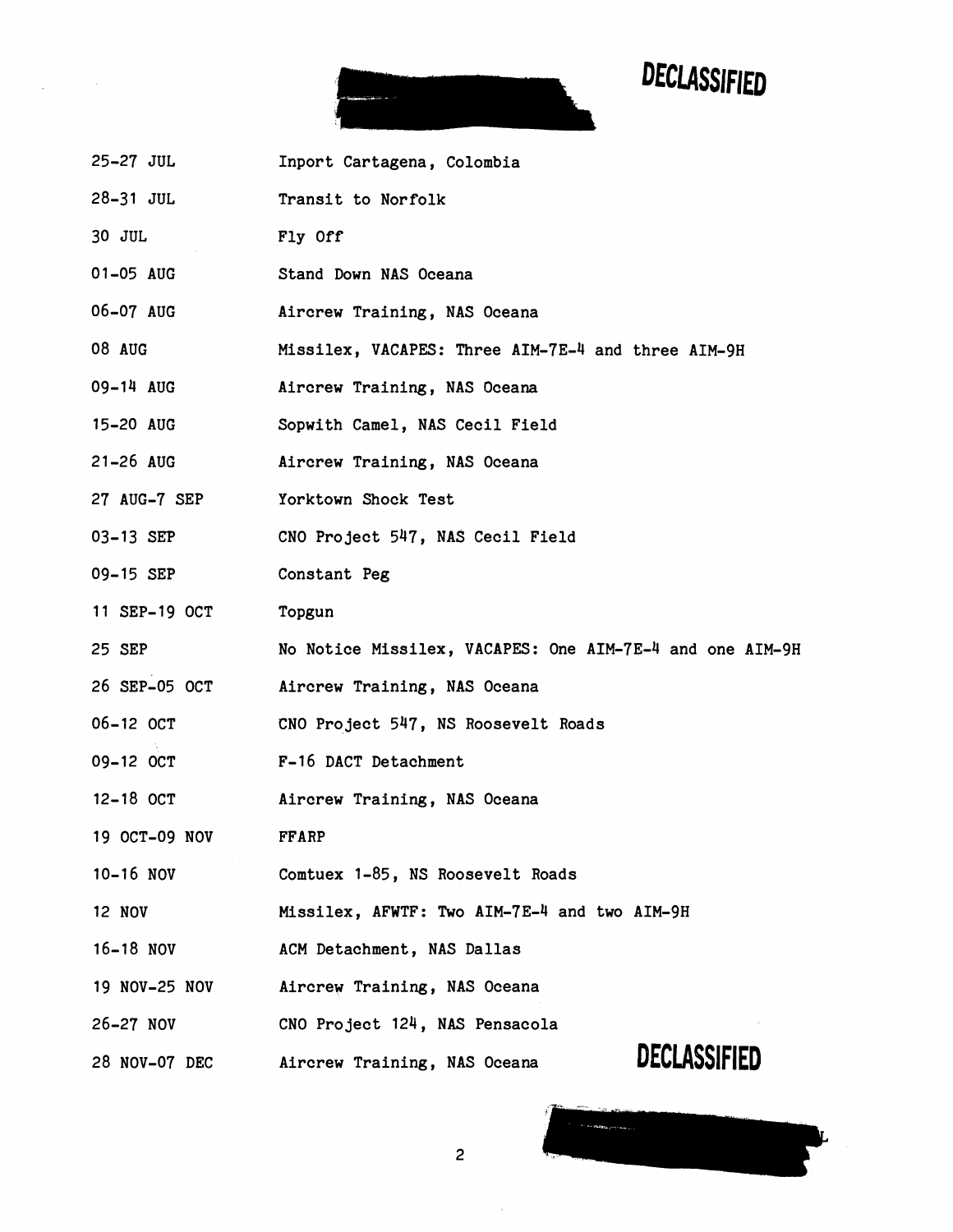

- **SEABAT 1-85 04-07 DEC**
- **08-10 DEC CARQUALS, USS America**
- **11-13 DEC CNO Project 124** , **NAS Pensacola**
- **11-14 DEC CNO Project 849, NAS Patuxtent River**
- **15-31 DEC Aircrew Training, NAS Oceana**
- **19 DEC No-Notice Missilex, VACAPES: One AIM-7E-4**

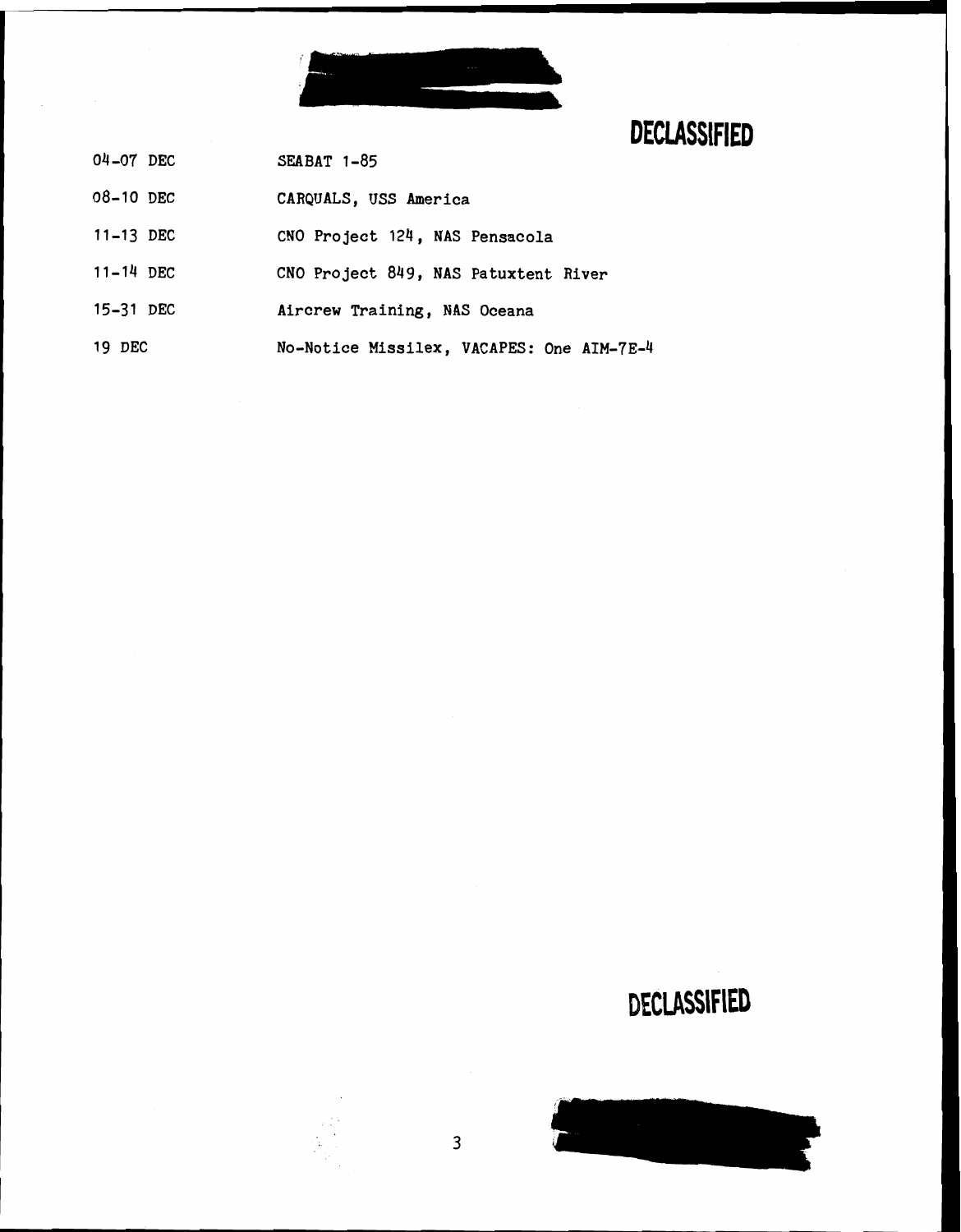### - **1984 OPERATIONAL SUMARY**

| MONTH      | TOTAL HOURS | HOURS D/N    | TRAPS D/N | <b>SORTIES</b> |
|------------|-------------|--------------|-----------|----------------|
| JAN        | 397.5       | 283.3/114.2  | 124/50    | 176            |
| FEB        | 557.2       | 339.4/217.8  | 144/88    | 234            |
| <b>MAR</b> | 374.9       | 253.5/121.4  | 117/74    | 191            |
| APR        | 314.7       | 240.8/73.9   | 108/47    | 155            |
| MAY        | 112.7       | 107.6/5.1    | 2/0       | 69             |
| JUN        | 336.7       | 287.3/49.4   | 31/0      | 223            |
| JUL        | 359.1       | 247.6/111.5  | 105/65    | 203            |
| <b>AUG</b> | 174.5       | 161.6/12.9   | 0/0       | 117            |
| <b>SEP</b> | 302.2       | 272.2/30.0   | 0/0       | 196            |
| OCT        | 276.9       | 253.5/23.4   | 0/0       | 250            |
| <b>NOV</b> | 325.2       | 292.3/32.9   | 0/0       | 232            |
| <b>DEC</b> | 230.7       | 184.4/46.3   | 24/15     | <u>139</u>     |
| Total      | 3762.3      | 2923.5/838.8 | 655/339   | 2185           |

 $\sim$   $\sim$ 

 $\mathcal{L}^{\text{int}}$  and  $\mathcal{L}^{\text{int}}$ 

J.

 $\sim$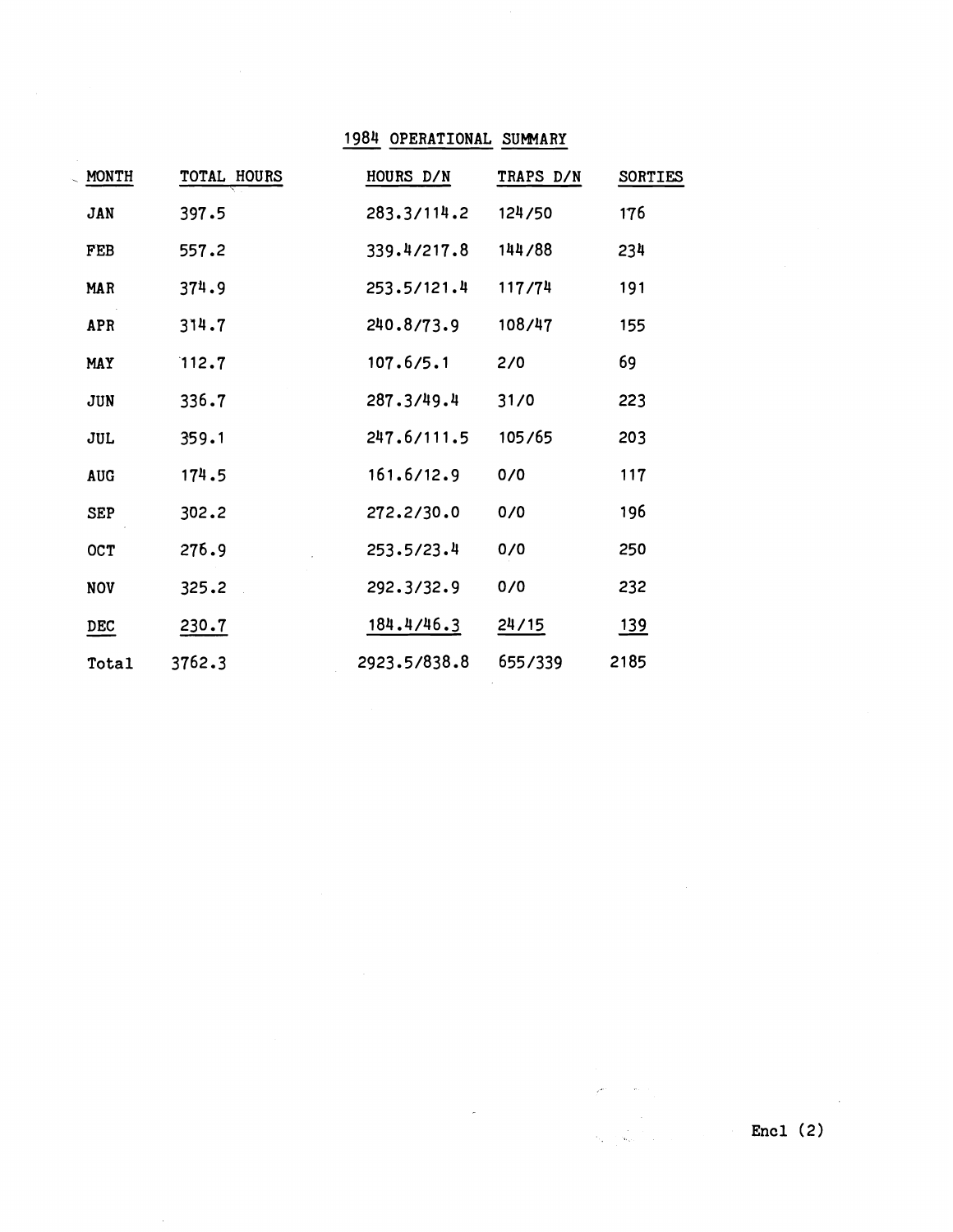

**DECLASSIFIED** 

#### NARRATIVE ( **U)**

1. (C) The begining of 1984 found the "Red Rippers" embarked in USS John F. Kennedy (CV-67) continuing its operations off the coast of Beirut, Lebanon. With increasing hostilities ashore and the threat of kamikaze aircraft attacking the battle group, flight operations and alerts were stepped up.

2. (C) After 50 consecutive days at sea, and only 7 days in port in the last 120 days, the USS John F. Kennedy turned westward and headed for Naples, Italy. While in port the squadron enjoyed four days of well deserved liberty. Upon leaving Naples, Italy, on 31 January, Fighter Squadron ELEVEN celebrated its 57th birthday onboard the USS John F. Kennedy with a dining in. Rear Admiral Box, COMCARGRU TWO, was the guest speaker. Transit back to Bagel station followed with continued CAP and TARPS escort missions.

3. (C) On February 22nd the ship transited to the NAMFI Range, off the island of Crete. A two day missilex was conducted on 23 and 24 February with the "Red Rippers" expending one AIM-9H. After leaving the NAMFI Range, the ship steamed east to participate in SINKEX on 28 February in the eastern Mediterranean. The "Red Rippers" were able to requalify in air-to-ground gunnery by conducting numerous strafing runs on an abandoned ship anchored at sea.

4. (C) The first three weeks of March were spent back on Bagel station conducting dual carrier operations with the USS Independence. During this time the "Red Rippers" completed an impressive 99.6% of scheduled sorties. On 22 March the ship transited south, approximately 100 miles off the coast of Egypt, to particpate in Operation Eagle Look. During Eagle Look the "Red Rippers" provided fighter CAP in support of the Air Force AWACS. During the month of March it was announced that Fighter Squadron ELEVEN had been named the recipient of the COMNAVAIRLANT Battle  $"E"$  and the CNO Safety  $"S"$  for 1983. All the hard work in the months prior had finally paid off. With six months of cruise behind us, the USS John F. Kennedy began its final transit to Naples, Italy, on 10 April for a turnover with the USS Saratoga. This final four day port visit was the first indication the squadron was on its way home and the cruise was almost over.

5. **(C)** After a one day, no liberty stop in Rota, Spain, the ship outchopped on 22 April and steamed across the Atlantic for Norfolk, VA. The squadron flew off the ship on 30 April completing a unprecedented 736 consecutive embarked sorties. The ship docked pierside on 2 May.

6. (C) During the month of May the squadron stood down at NAS Oceana, allowing the men to spend time with their families after being separated for 7 months. A post cruise corrosion audit was conducted in mid June by Commander, Fighter Wing ONE. Even with the oldest F-14A Tomcats in the fleet, Fighter Squadron ELEVEN received a grade of outstanding. On 31 May two "Red Rippern aircraft again flew aboard the USS John F. Kennedy and headed for Boston, MA to participate in the annual Tall Ships Festival. Carrier operations were conducted for several distinguished guests of the USS John F.

Classified by: OPNAVINST 5750.12C  $\sim$  Encl (3) Declassified on: 28 FEB 87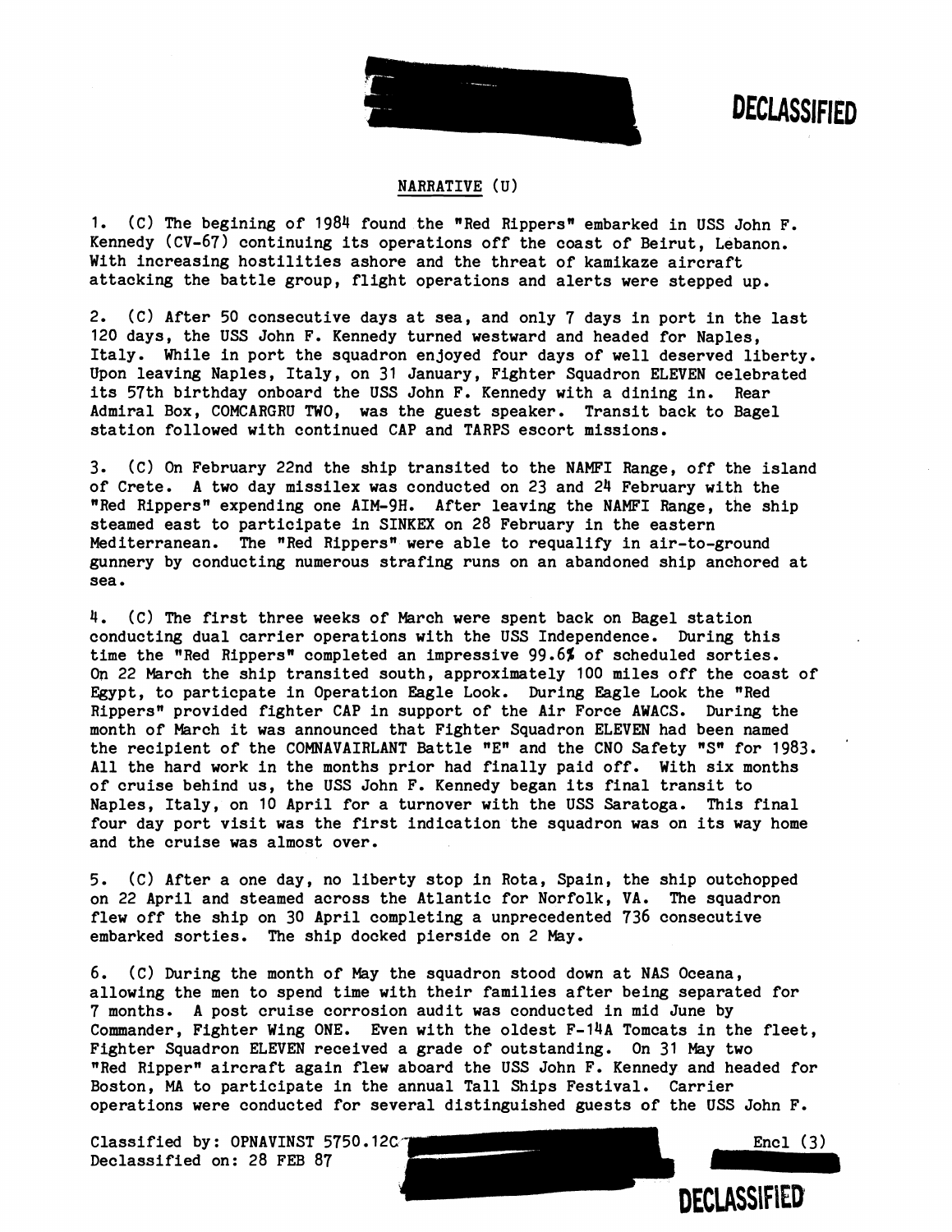

Kennedy, including Senator Edward Kennedy and family, and other members of Congress. While inport the "Red Rippers" provided the public with several static displays of the F-14A Tomcat and tours of the ship.

7. (C) Aircrew training continued in June with ground training at NAS Oceana and flight operations in W-72A. The "Red Rippers" flew numerous sorties consisting of AIC, ACM, air-to-air guns and low levels. The squadron held its 53rd Change of Command on 29 June, as CDR Keith E. Shean assumed command from CDR John W. Combs. On 1 July, field carrier landing practice began in preparation for returning to USS John F. Kennedy.

8. (C) The squadron once again embarked in USS John F. Kennedy on 9 July and headed for the Caribbean to conduct operations off the coast of Panama. Flying included DACT with A-7 Corsairs and air-to-ground gunnery during RESCAP scenarios. CAP missions were flown because of possible Cuban Mig flights. A three day port visit to Cartagena, Colombia ensued on 25 July. Leaving Cartagena on 27 July, the ship returned to Norfolk, VA via the Windward Passage. On 30 July, all ten VF-11 Tomcats flew off to NAS Oceana. The Rippers stood down until 5 August.

9. (C) August and September saw the squadron participating in several detachments and exercises. A major missilex was conducted in VACAPES on 8 August as the "Red Rippers" successfully expended three AIM-7E-4 and three AIM-9H in various profiles. Sopwith Camel out of NAS Cecil Field was provided for the USS John F. Kennedy shock teat from 15 to 20 August. The "Red Rippers" participated in USS Yorktown shock test conducted from 27 August to 7 September. On 3 September numerous missile profiles were flown against the USS Yorktown out of NAS Cecil Field as part of CNO Project 574. The squadron detached seven aircraft to Nellis Air Force Base, Nevada, on 9 September where aircrews were exposed to intense ACM training in conjunction with the U.S. Air Force. Concurrently, two aircrews detached to NAS Miramar, CA for Topgun. The month of September concluded with a highly successful no-notice missile shoot on the 25th. Both AIM-7E-4 and AIM-9H missiles were fired flawlessly, exemplifying the professionalism in both the Integrated Weapons Teams and Aviation Ordnance Branches of the Maintenance Department.

10. (C) Early October saw one squadron aircraft return to NS Roosevelt Roads, PR, for more services with USS Yorktown. The "Red Rippers" were the first east coast Fighter Squadron to host an F-16 DACT detachment at NAS Oceana. Several Ivl, lv2 and 2v2 ACM flights were conducted between 9-12 October. The Fleet Fighter Aircrews Readiness Program (FFARP) began on 19 October for six weeks of intensive ACM training with the adversaries of VF-43. Eight officers obtained E\*s for their superior achievements in ACM. Immediately following FFARP, the squadron departed NAS Oceana for NS Roosevelt Roads to participate in COMTUEX 1-85. In addition to providing Orange Air Support to the Fleet, the "Red Rippers" conducted air-to-air gunnery and expended four missiles (two AIM-7E-4 and two AIM-9H) in the AFWTF Range. On 16 November the squadron departed Roosevelt Roads with two aircraft returning by way of NAS Dallas, TX where they participated in two days of DACT with F-4 Phantoms.

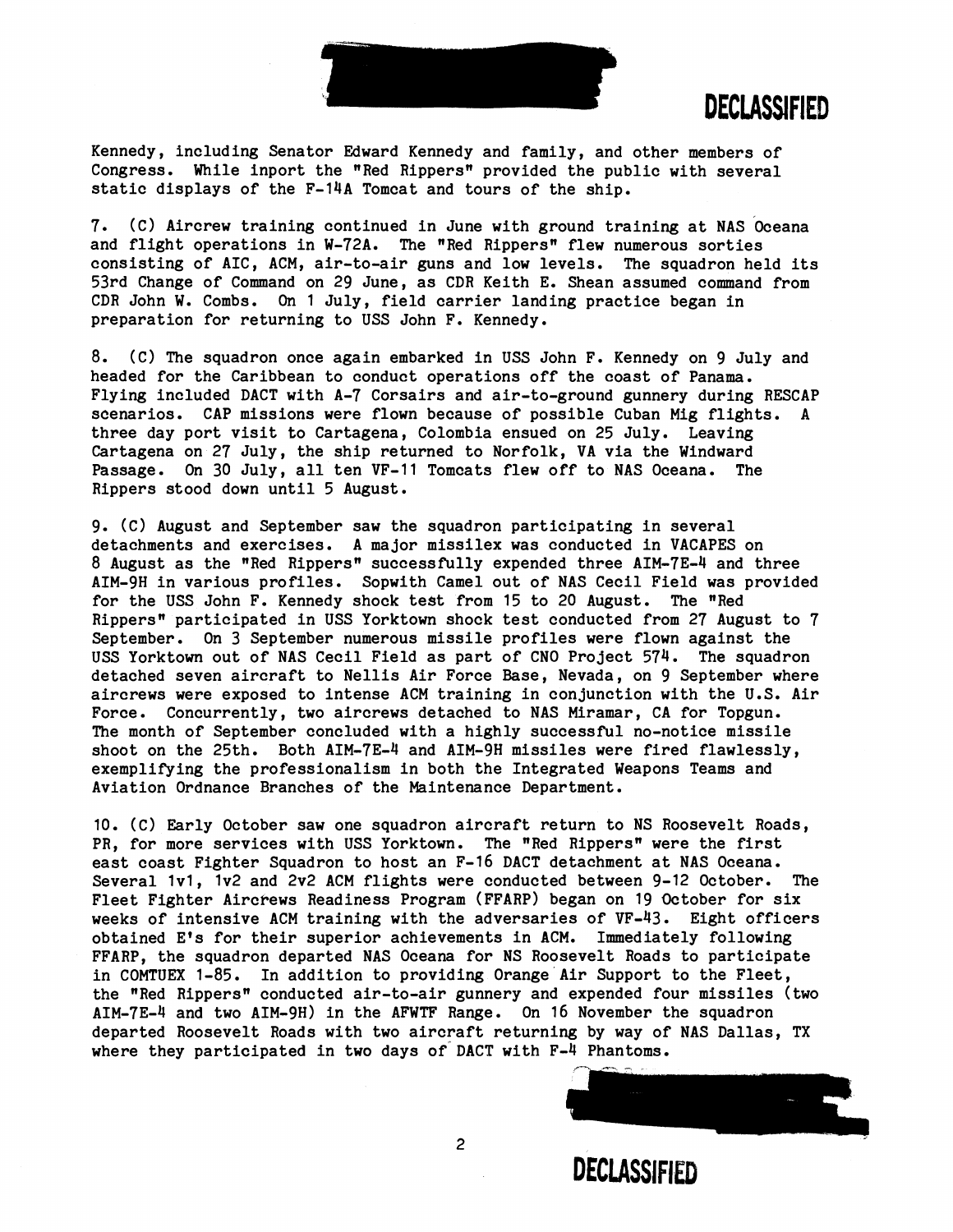

**DECLASSIFIED** 

11. (C) CNO Project 124 was conducted on 26-27 November and 11-13 December. Squadron aircraft provided services for testing of the third Aegis Radar platform on the new Ticonderoga Class destroyer, the USS Vincennes. The "Red Rippersw brushed up on their **EW** training by participating in SEABAT 1-85 from 4 to 7 December. During the last two months of the year, the Rippers continued intra-squadron training in areas of section tactics, ACM and low levels. **On** 8 December six aircrews completed carrier qualifications onboard the USS America where each crew received at least two day traps and two night traps. The "Red Rippers" became the first fleet squadron to fly the SPN-46 during CNO Project 849, which commenced on 11 December. The year ended with a no-notice missile shoot on 19 December, in which the squadron expended one AIM-7E-4 in the VACAPES operating area.

12. (C) 1984 continued to be an outstanding year for Fighter Squadron ELEVEN (VF-111, both at sea and ashore. VF-11 flew over 3700 hours and logged 994 carrier arrested landings with only five months at sea; and compiled an impressive 12,150 hours mishap free since February 1982. The "Red Rippers" are looking forward to the challenges in the year ahead as the squadron leaves Carrier Air Wing THREE and the USS John F. Kennedy and reports to Carrier Air Wing SIX onboard the USS Forrestal.